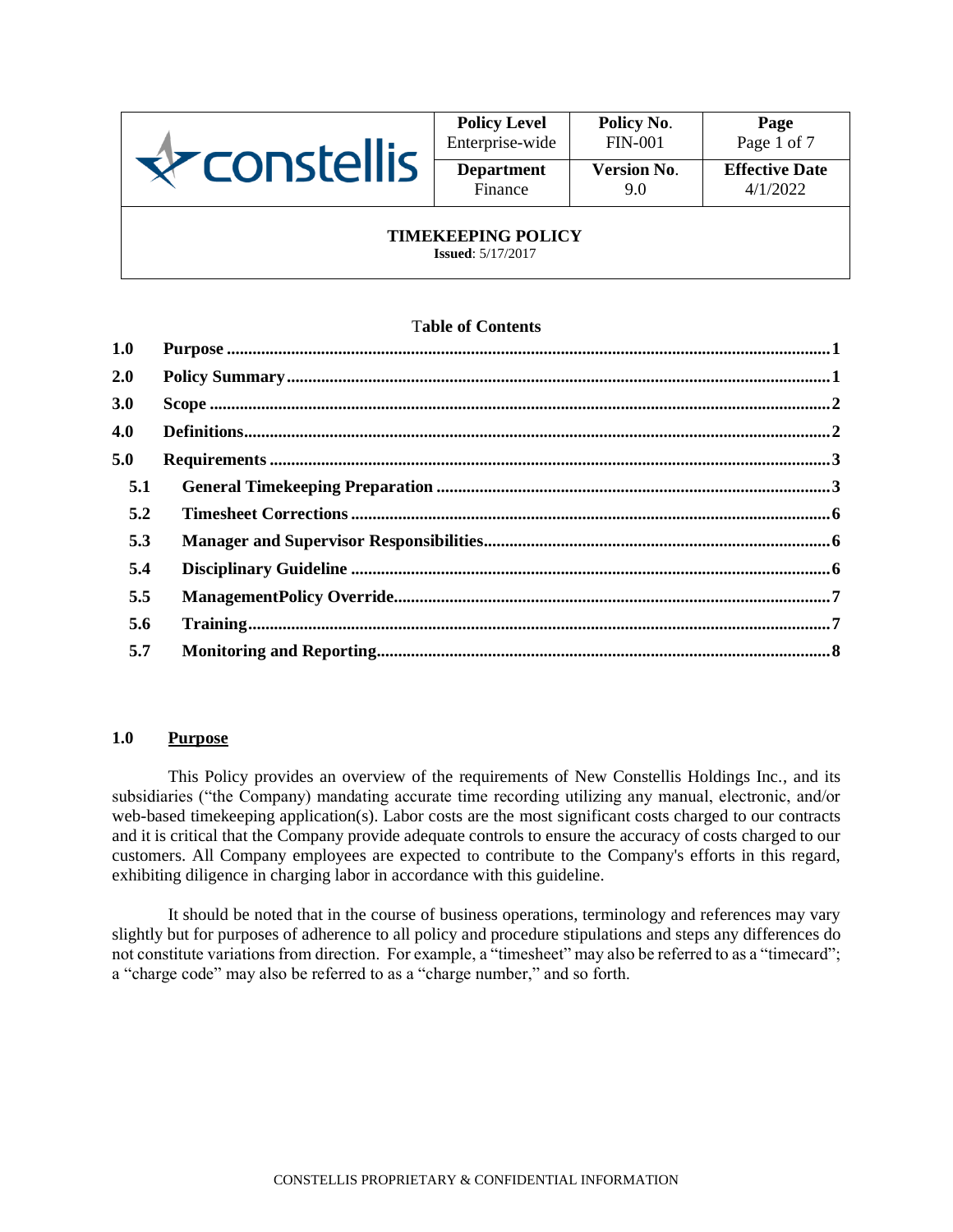|                           | <b>Policy Level</b> | Policy No.         | Page                  |
|---------------------------|---------------------|--------------------|-----------------------|
|                           | Enterprise-wide     | <b>FIN-001</b>     | Page 2 of 7           |
| <b>TIMEKEEPING POLICY</b> | <b>Department</b>   | <b>Version No.</b> | <b>Effective Date</b> |
|                           | Finance             | 9.0                | 4/1/2022              |

### **2.0 Policy Summary**

All Company employees are responsible for accurately reporting all time worked in accordance with this Policy. Timesheets, invoices, scheduling system details, or any document used to track time worked (hereinafter "Timesheets") are the source documentation for recording and distributing labor hours and costs by project, determining gross payroll for hourly employees, and may be the basis for invoicing our customers under certain contract types. This Policy must be complied with in full unless it conflicts with the requirements specified in a particular contract or by applicable law. Should an alternate treatment be necessary, approval for variance from published policy must be obtained from the Chief Financial Officer (CFO) (or delegated authority individual).

It is the responsibility of all employees to ensure the information contained in his or her Timesheet is accurate, and the work performed is correctly charged to the applicable project code. It is the employee's responsibility to sign his or her Timesheet at the end of each workweek. It is the Manager/Supervisor's responsibility to review and ensure employee(s)' Timesheet is accurate, including, but not limited to, verifying hours worked, ensuring correct project codes used, and that all other applicable codes and information are accurate and complete. Should the employee have any questions or concerns about the correct information for recording time, he or she should work with their manager/supervisor to ensure accuracy.

# **3.0 Scope**

This Policy applies to all Company employees.

### **4.0 Definitions**

**Flex Time –** Flex Time enables full-time exempt employees to utilize a flexible schedule for time worked within the two-week pay period (standard  $40 + 40 = 80$  hours or greater) across Week 1 and Week 2 of the pay period. It does not matter which week has greater or fewer than 40 hours recorded if the two weeks taken together are equal to or greater than 80 hours. Flex Time is only permitted if enabled by the timekeeping / scheduling system and pay group to which the employee is assigned and exercised according to the Manager's/Supervisor's knowledge and specific guidance. See your manager/supervisor for any questions concerning your use of Flex Time.

**Floating Holiday ("FHO") -** Floating Holiday as defined in Paid Leave Policy HR-014.

**Holiday -** Holiday as defined in Paid Leave Policy HR-014.

**Leave Without Pay ("LWOP") –** Leave without Pay is a category of timekeeping that denotes time recorded by a full time exempt Constellis employee who is not receiving regular, periodic compensation, or pay, while actively employed by the Company.

**Paid Time Off ("PTO") –** Paid Time Off as defined in the Paid Leave Policy HR-014.

**Workweek** – A workweek consists of seven consecutive 24-hour periods that equal 168 total hours.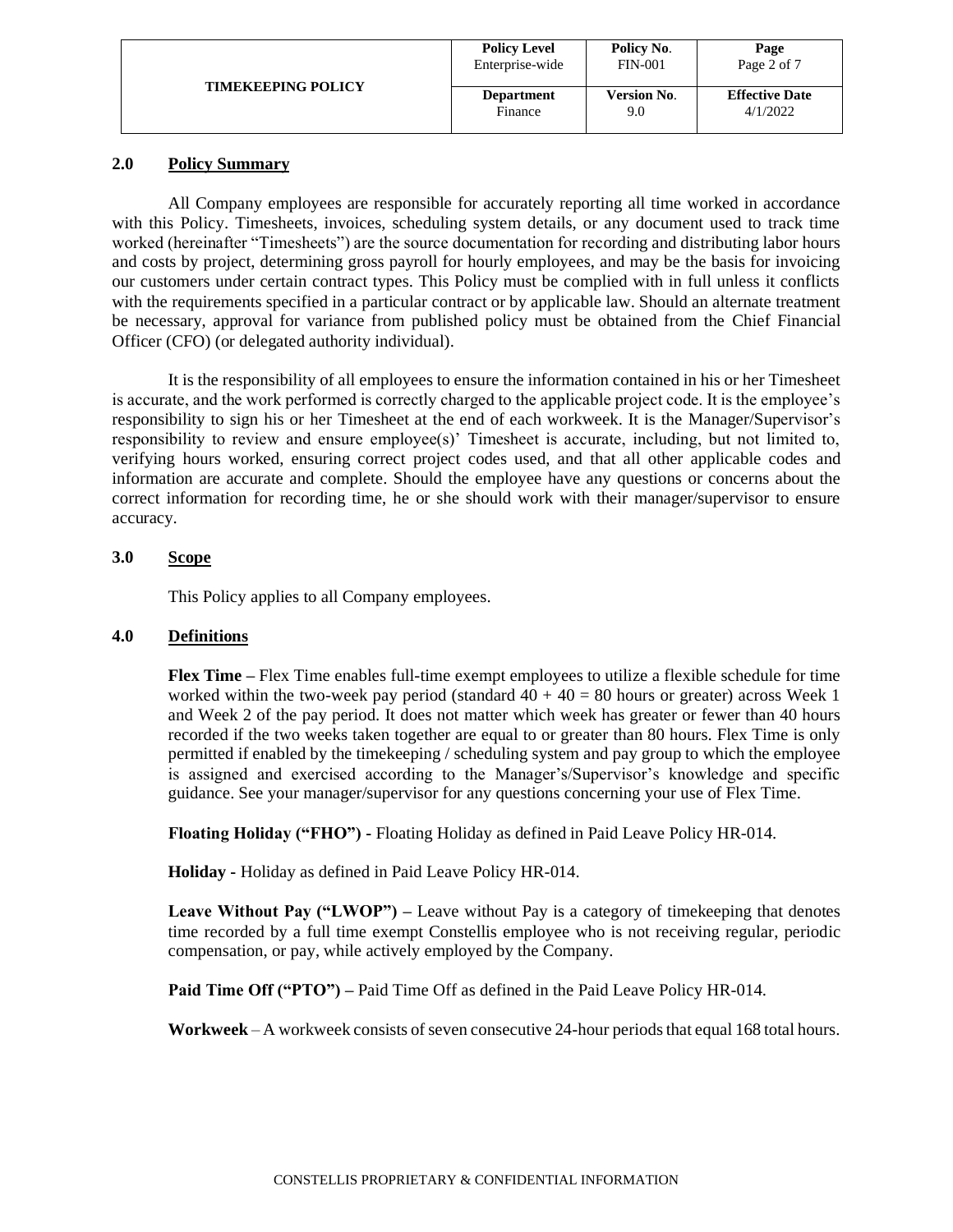| <b>TIMEKEEPING POLICY</b> | <b>Policy Level</b> | Policy No.         | Page                  |
|---------------------------|---------------------|--------------------|-----------------------|
|                           | Enterprise-wide     | <b>FIN-001</b>     | Page 3 of 7           |
|                           | <b>Department</b>   | <b>Version No.</b> | <b>Effective Date</b> |
|                           | Finance             | 9.0                | 4/1/2022              |

#### **5.0 Requirements**

#### **5.1 General Timekeeping Preparation**

- **5.1.1 Time Worked** shall be recorded in the time keeping / scheduling system assigned to the employee. At the approval of the Chief Operating Officer, employees may use paper timesheets that are submitted to timesheet administer related to the contract for entry into the timekeeping system. In exceptional circumstances when access to the electronic or web-based application is unavailable, or not used for a specific program, employees are to record their time on a manual paper timesheet (e.g., Form FNDF-003) until such time that they can login to the timekeeping application normally used.
- **5.1.2 Time Entry** If entering time other than by timeclock or scheduler in which time is entered as incurred, employees must record all hours worked daily no later than 10:00 am Eastern Time (ET) the following business day. Holidays that fall on a Monday will be treated as a business day for this purpose.

Time should be recorded to the nearest quarter hour (i.e., 0.25, 0.5, 0.75, 1.0) unless required differently under the specific contract on which an individual is working.

Managers/Supervisors shall review and approve all employee timesheets no later than 12:00pm noon ET on Monday following the last day of the Workweek.

Employee's time must be entered or recorded, submitted, and approved according to the Timekeeping Policy. Travel and paid time off do not count as extenuating circumstances for not complying with the policy

**5.1.3 Exceptions** – Except for scheduled time off (i.e., PTO and Holiday), for which employees would record their time in advance, employees must record hours on their Timesheet after they are worked and not prior to performing the work.

As an exception, employees may complete his/her Timesheet in advance at the specific direction of the Chief Financial Officer.

**5.1.4 Flex Time** – Exempt Full-time employees who are permitted to flex worked time across the two work weeks within the pay period, as defined in Section 4.0, must continue to meet mission requirements demanded within their designated roles. If enabled, the employee's week 1 timesheet has been configured to be able to be signed and approved if it contains greater than, equal to, or less than 40 hours. The Employee's week 2 timecard will then enforce that the total between Week 1 and 2 is equal to or greater than 80 hours. It does not matter which week has the greater or less than 40 hours if the two weeks are equal to or greater than 80 hours.

When Flex Time has been employed across two weeks, but hours must still be entered to achieve the 80 hours required, PTO or FHO must be entered into the timecard in the appropriate sections. However the distribution of charged hours occurs, PTO must be utilized to fill the gap between worked hours and the 80 hours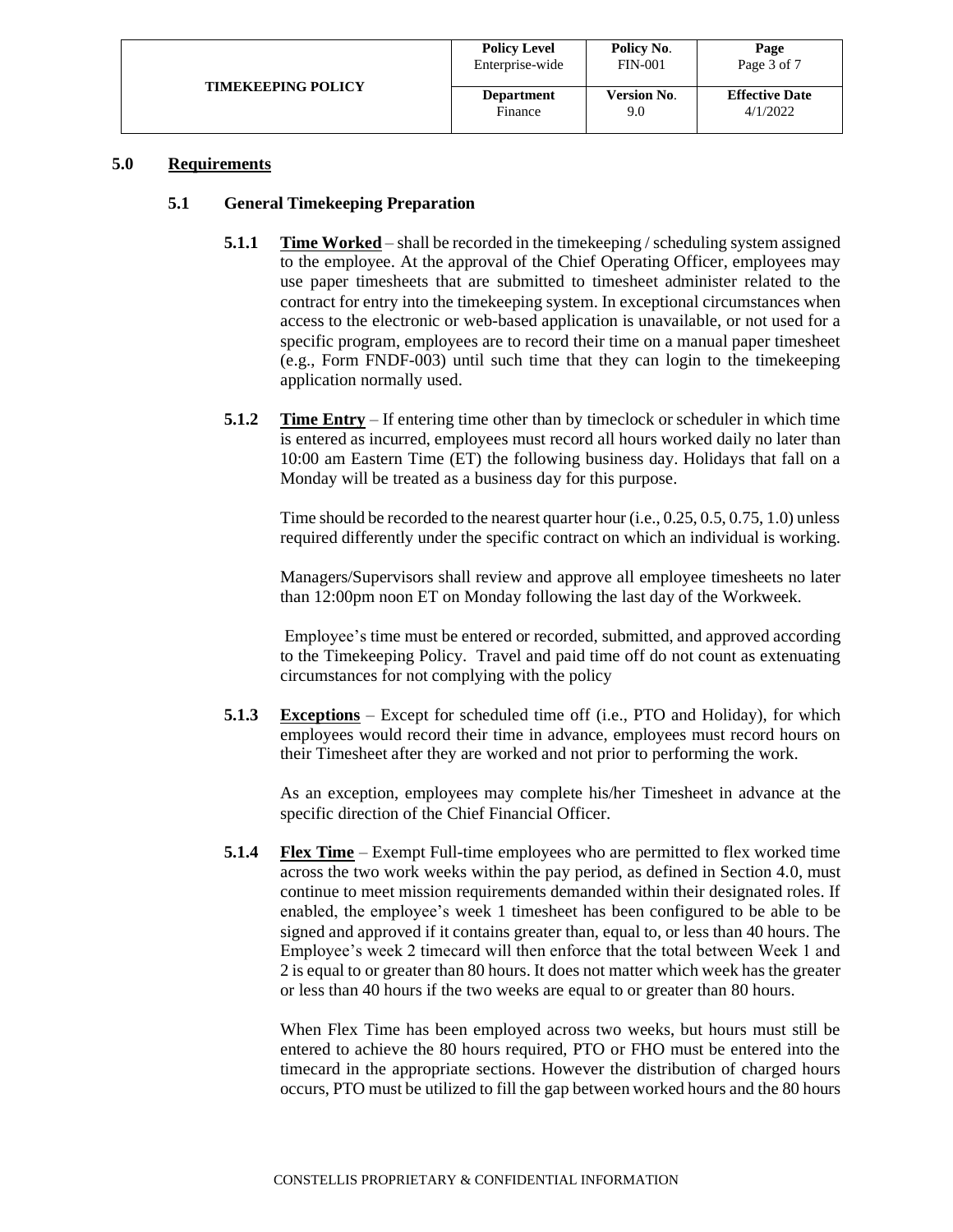| <b>TIMEKEEPING POLICY</b> | <b>Policy Level</b> | Policy No.         | Page                  |
|---------------------------|---------------------|--------------------|-----------------------|
|                           | Enterprise-wide     | <b>FIN-001</b>     | Page 4 of 7           |
|                           | <b>Department</b>   | <b>Version No.</b> | <b>Effective Date</b> |
|                           | Finance             | 9.0                | 4/1/2022              |

required for the two-week pay period. If any questions arise, consult your supervisor/manager for guidance.

**IMPORTANT:** To avoid failing an internal compliance or DCAA floor check audit, all employees who use the flex schedule must have a dedicated timesheet input for all days besides those designated as "Non-Workday" (a non-workday is any single day column that is shaded grey). **Employees who are not working on a designated workday (e.g., Monday – Friday) must enter "0" hours on their timesheets on that day to be excluded from the floor check audit employee selections and requirements.** 

The following screenshots (*Fig.1 and Fig.2*) are references for Flex Time usage.





#### **D** Timesheet Open E Save Q Search Print LAudit CL Leave Reverse Timesheet CL Off-Line Timesheet Status<sup>Signed</sup> Employee Revision<sup>1</sup> Class Exempt Salared Full Tim WKCO WEEKLY CONSTELLIS Period Ending May 8, 2021 (Week 2) 44 46 m Tuo<br>S/4 τö, Text. п g Hinghs Seg1&2&3 GENADM FINANC ACT D 000 00  $\overline{a}$ 8.0  $\overline{\mathbf{Q}}$ ō π D 80 Overta  $B<sub>0</sub>$  $\overline{\alpha}$  $50$ Пō  $\overline{55}$  $\overline{\phantom{a}}$ s  $\epsilon$  $\rightarrow$

CONSTELLIS PROPRIETARY & CONFIDENTIAL INFORMATION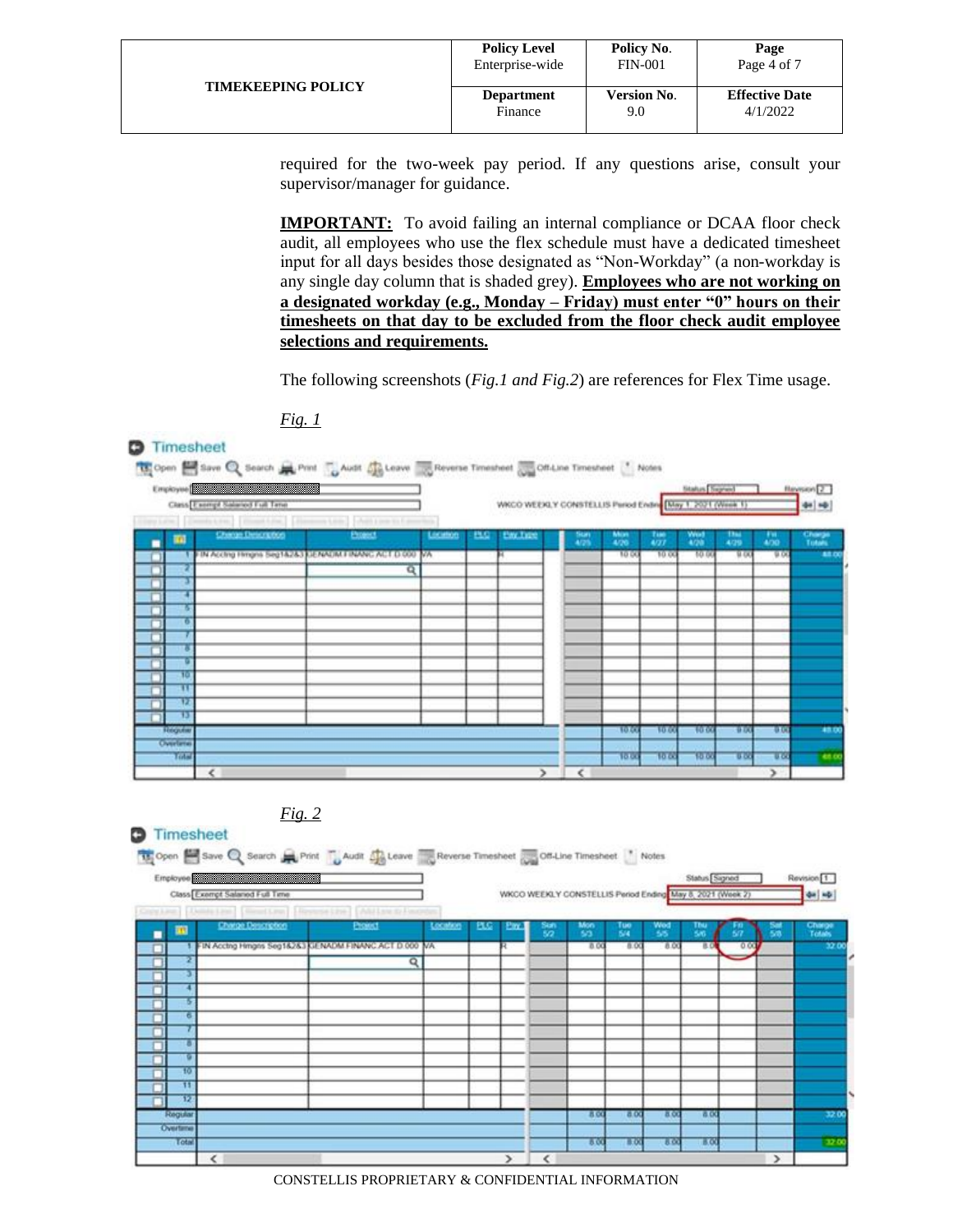|                           | <b>Policy Level</b> | Policy No.         | Page                  |
|---------------------------|---------------------|--------------------|-----------------------|
|                           | Enterprise-wide     | <b>FIN-001</b>     | Page 5 of 7           |
| <b>TIMEKEEPING POLICY</b> | <b>Department</b>   | <b>Version No.</b> | <b>Effective Date</b> |
|                           | Finance             | 9.0                | 4/1/2022              |

**5.1.5 Recording Leave Without Pay or LWOP** – In accordance with Fair Labor Standards Act (FLSA) regulations, employees designated as "Exempt" may only charge LWOP in full day (eight (8) hour) increments. For partial day charging, the employee must record PTO to equal eight (8) hours; if leave balance is or would become negative, use of PTO may require advanced approval by the employee's manager/supervisor.

Eligibility for LWOP depends upon the terms and conditions specified by the contract or job duties to which an employee is assigned, as well as any active Collective Bargaining Agreements (CBAs). Employees seeking LWOP status should request the appropriate leave, such as FMLA or leave for military service, which must then be approved by the individual's manager/supervisor.

Upon approval, the manager/supervisor shall forward the request to Human Resources Information Systems team, which is responsible for ensuring the employee retains an "Active" designation in the system, with applicable dates and leave type tags.

Timekeeping entries for employees with an approved work status of LWOP shall be made in accordance with all current system requirements and limitations. Time entries must be made for each day of a work week, with timecards signed, submitted, and approved at the close of each pay period. However, LWOP hours may be recorded in advance for a twelve (12) month period; Payroll will provide notification to employee and manager/supervisor when the periods are opened to charging of LWOP.

The requirement to track LWOP ensures that employee and contract records remain current within the Company cost and HRIS systems, e.g., DeltekTime. This also serves the purpose of ensuring that time charging remains below the maximum allotted number of hours for LWOP, as prescribed by the employee's contract, Collective Bargaining Agreement (CBA), or Constellis PTO (leave) policy.

Your manager or supervisor will be able to provide specific direction for the correct documentation of LWOP hours, and both employee and supervisor are responsible for ensuring time is recorded accurately and timely. If an employee does not record time properly, it may result in a failed timekeeping "floorcheck" and violation of the Timekeeping Policy, resulting in disciplinary action.

### **5.2 Timesheet Corrections**

If a correction to a Timesheet is necessary, it is the individual's responsibility to make the correction on his/her Timesheet. All Timesheet corrections require a written explanation. Additionally, all corrections must be approved.

On an exception basis, labor transfers and adjustments not recorded using a correcting timesheet may be made. Such transfer or adjustment must be properly documented and approved by the Chief Financial Officer (or CFO delegate).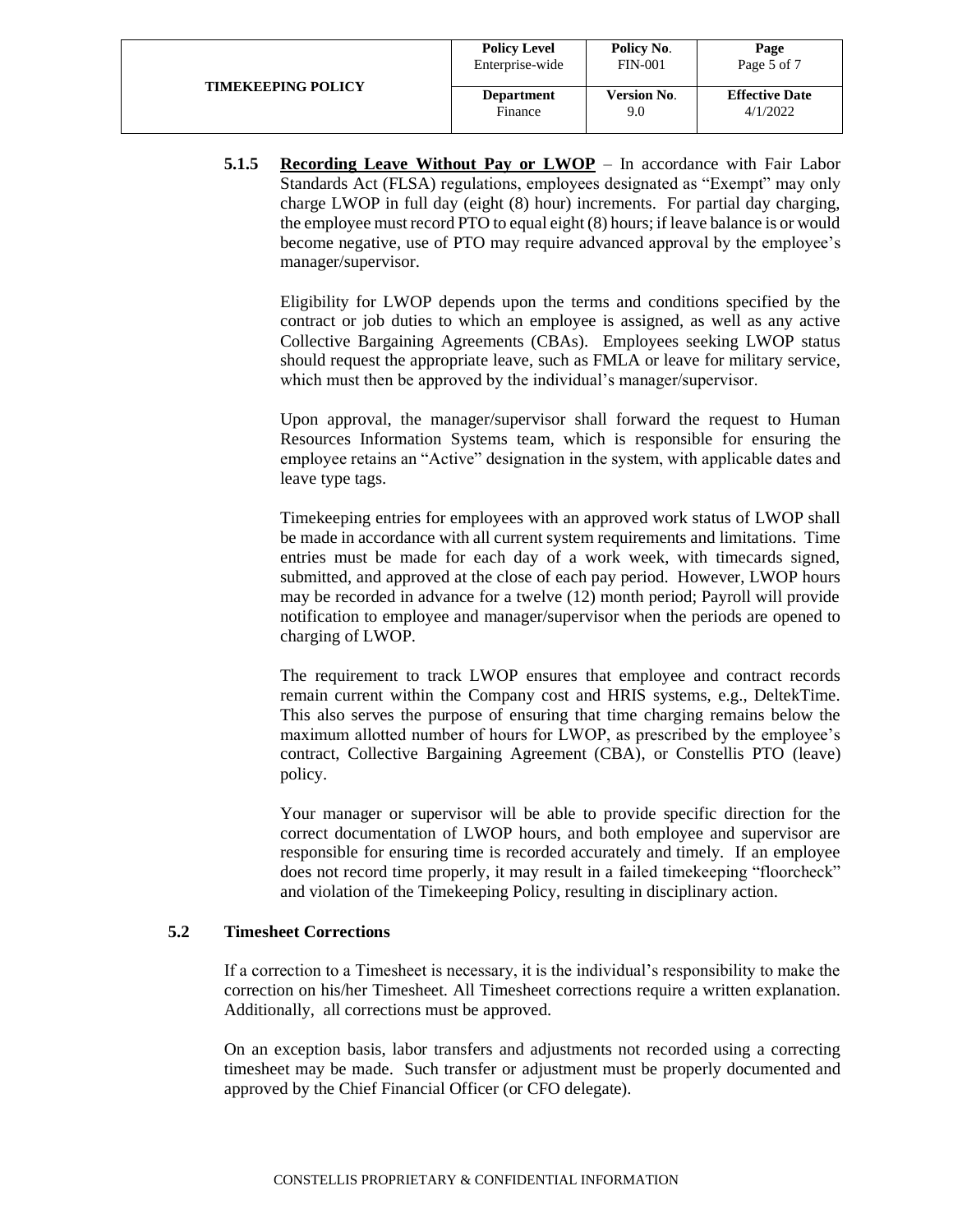| <b>TIMEKEEPING POLICY</b> | <b>Policy Level</b> | Policy No.         | Page                  |
|---------------------------|---------------------|--------------------|-----------------------|
|                           | Enterprise-wide     | <b>FIN-001</b>     | Page 6 of 7           |
|                           | <b>Department</b>   | <b>Version No.</b> | <b>Effective Date</b> |
|                           | Finance             | 9.0                | 4/1/2022              |

### **5.3 Manager and Supervisor Responsibilities**

Managers and supervisors who are responsible for approving timesheets must review each timesheet for accuracy and completeness. Specifically, timesheet approvers must ensure that the daily amount of time entered matches the specific time worked by the employee and is charged to the correct charge code. All timesheets that reflect hours not actually worked or that have other errors must be rejected. Managers or supervisors who are responsible for approving timesheets and who fail to review and reject timesheets will be disciplined consistent with the guidelines stated in Section 5.4.

# **5.4 Disciplinary Guidelines**

The intentional mischarging of costs, including labor costs, to any contract, including those with the United States Government, may result in substantial criminal and financial penalties to the Company and to the individuals involved. Cost mischarging may result from the improper charging of labor costs on Timesheets or the improper accumulation or allocation of such costs.

Any infraction of time recording requirements including mischarging or inaccurately recording time worked, or approving a timesheet without carefully reviewing for accuracy, will be regarded as a serious matter deserving prompt investigation and will result in the disciplinary action, up to and including termination of employment.

# **5.5 Policy Exceptions (Override)**

There may be circumstances that require deviation from normal processes described in this document to meet business requirements. In those instances, approval by the Chief Financial Officer is required.

### **5.6 Training**

- **5.6.1 New Employee Orientation** All new employees are provided an overview of this Timekeeping Policy. Additionally, on-the-job training is provided by mangers/supervisors and/or timekeeping administrators as needed.
- **5.6.2 Refresher Training** Online "refresher" training for the *Timekeeping Policy* shall be performed annually, in mandatory form through the Company's LMS delivery tool, the completion of which is a monitored and measured component of the Company's annual Employee Performance Review process. Classroom or on-line training may also be provided on an ad hoc basis. This refresher training reinforces the importance of timekeeping guidelines and rules for properly completing timesheets.
- **5.6.3 Policy Updates or Changes** When upgrades/updates to timekeeping systems impact the way in which timesheets are completed or change the timekeeping process, announcements and instructions will be sent to all affected employees and posted on Constellis intranet. If the changes are deemed significant by the Chief Financial Officer, additional training may be scheduled.